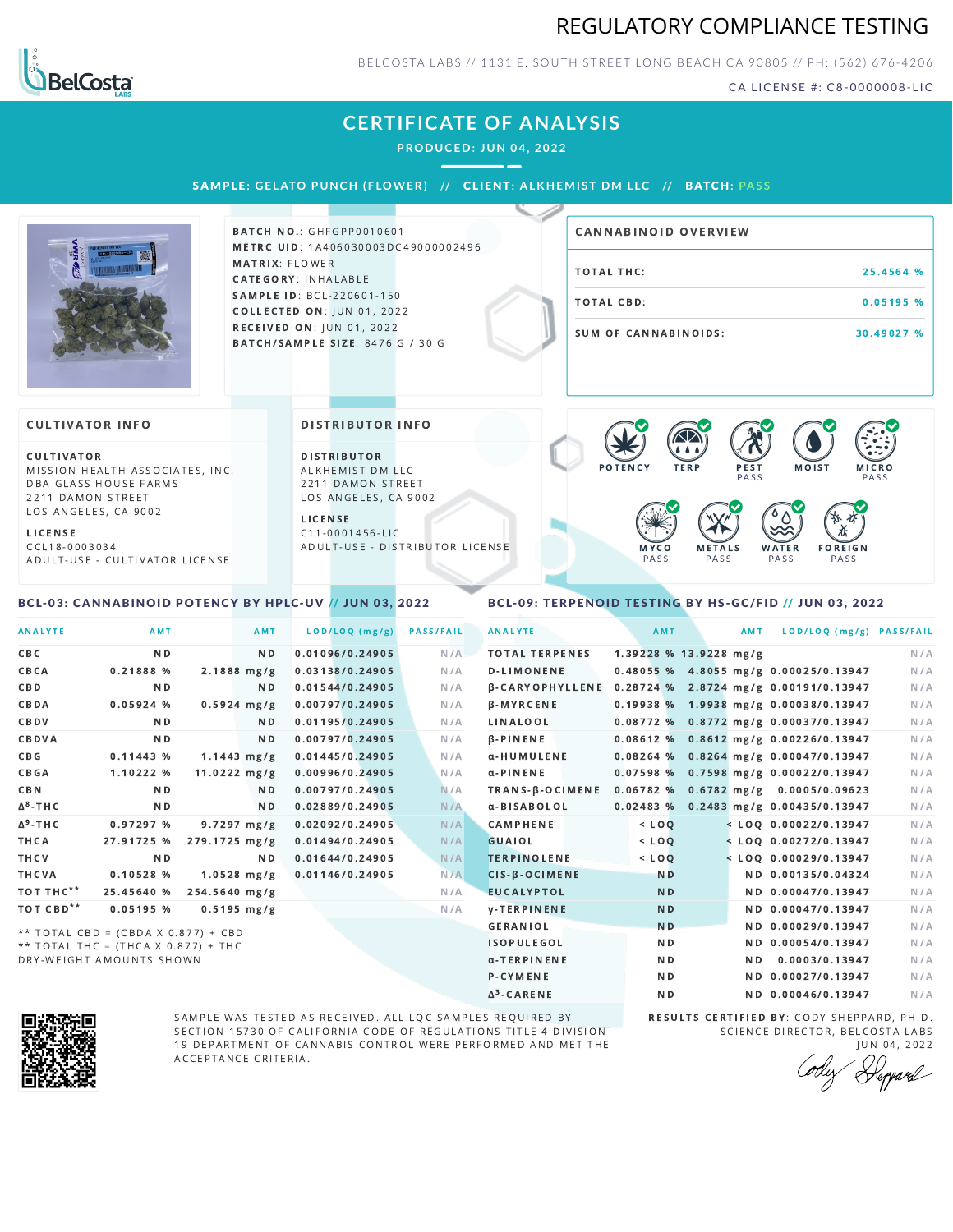## REGULATORY COMPLIANCE TESTING

#### <span id="page-1-0"></span>BCL-13: PESTICIDE TESTING BY GC/MS // JUN 03, 2022

| <b>ANALYTE</b>         | LIMIT.        | $AMT(\mu g/g)$ | LOD/LOQ (µg/g)  | <b>PASS/FAIL</b> |
|------------------------|---------------|----------------|-----------------|------------------|
| <b>CAPTAN</b>          | $0.7 \mu g/g$ | N <sub>D</sub> | 0.03113/0.09428 | <b>PASS</b>      |
| CHLORDANE              | Any amt       | N D            |                 | <b>PASS</b>      |
| <b>CHLORDANE CIS</b>   |               | N D            | 0.01101/0.03338 | N/A              |
| <b>CHLORDANE TRANS</b> |               | N <sub>D</sub> | 0.01053/0.03184 | N/A              |
| <b>CHLORFENAPYR</b>    | Any amt       | N D            | 0.02373/0.07185 | <b>PASS</b>      |

| <b>ANALYTE</b>                      | LIMIT         | $AMT(\mu g/g)$ | LOD/LOQ (µg/g)  | <b>PASS/FAIL</b> |
|-------------------------------------|---------------|----------------|-----------------|------------------|
| <b>CHLORPYRIFOS</b>                 | Any amt       | N D            | 0.01107/0.03362 | <b>PASS</b>      |
| <b>DICHLORVOS</b>                   | Any amt       | N D.           | 0.01166/0.03533 | PASS             |
| <b>METHYL PARATHION</b>             | Any amt       | ND.            | 0.01338/0.04054 | <b>PASS</b>      |
| PENTACHLORONI-<br><b>TROBENZENE</b> | $0.1 \mu g/g$ | ND.            | 0.01391/0.0422  | <b>PASS</b>      |
|                                     |               |                |                 |                  |

## BCL-05: RESIDUAL PESTICIDE ANALYSIS BY LC-MS/MS ESI // JUN 03, 2022

| <b>ANALYTE</b>             |               | LIMIT $AMT (\mu g/g)$ | LOD/LOQ (µg/g) | <b>PASS/FAIL</b> | <b>ANALYTE</b>          | LIMIT AMT $(\mu g/g)$ |     | LOD/LOQ (µg/g) PASS/FAIL |      |
|----------------------------|---------------|-----------------------|----------------|------------------|-------------------------|-----------------------|-----|--------------------------|------|
| ABAMECTIN                  | $0.1 \mu g/g$ | N D                   | 0.01153/0.04   | PASS             | <b>METALAXYL</b>        | $2 \mu g/g$           | N D | 0.00503/0.02             | PASS |
| АСЕРНАТЕ                   | $0.1 \mu g/g$ | N D                   | 0.00368/0.02   | <b>PASS</b>      | <b>METHIOCARB</b>       | Any amt               | N D | 0.00503/0.02             | PASS |
| ACEQUINOCYL                | $0.1 \mu g/g$ | N D                   | 0.00417/0.02   | PASS             | METHOMYL                | 1 $\mu$ g/g           | N D | 0.00494/0.02             | PASS |
| <b>ACETAMIPRID</b>         | $0.1 \mu g/g$ | N D                   | 0.00464/0.02   | PASS             | <b>MEVINPHOS</b>        | Any amt               | ND. |                          | PASS |
| ALDICARB                   | Any amt       | N D                   | 0.01109/0.04   | <b>PASS</b>      | <b>MEVINPHOS I</b>      |                       | ND. | 0.00163/0.0084           | N/A  |
| <b>AZOXYSTROBIN</b>        | $0.1 \mu g/g$ | N D                   | 0.00639/0.02   | <b>PASS</b>      | <b>MEVINPHOS II</b>     |                       | N D | 0.00542/0.0316           | N/A  |
| BIFENAZATE                 | $0.1 \mu g/g$ | N D                   | 0.00355/0.02   | PASS             | MYCLOBUTANIL            | $0.1 \mu g/g$         | N D | 0.00867/0.04             | PASS |
| <b>BIFENTHRIN</b>          | $3 \mu g/g$   | N D                   | 0.00473/0.04   | PASS             | <b>NALED</b>            | $0.1 \mu g/g$         | N D | 0.00328/0.02             | PASS |
| <b>BOSCALID</b>            | $0.1 \mu g/g$ | N D                   | 0.00494/0.02   | PASS             | OXAMYL                  | $0.5 \mu g/g$         | ND  | 0.00455/0.02             | PASS |
| <b>CARBARYL</b>            | $0.5 \mu g/g$ | N D                   | 0.00295/0.02   | PASS             | <b>PACLOBUTRAZOL</b>    | Any amt               | N D | 0.00714/0.04             | PASS |
| CARBOFURAN                 | Any amt       | N D                   | 0.00613/0.02   | PASS             | PERMETHRIN              | $0.5 \mu g/g$         | N D |                          | PASS |
| CHLORANTRANIL-             | $10 \mu g/g$  | N D                   | 0.00697/0.04   | PASS             | PERMETHRIN CIS          |                       | ND. | 0.00237/0.0082           | N/A  |
| <b>IPROLE</b>              |               |                       |                |                  | PERMETHRIN TRANS        |                       |     | ND 0.00245/0.0118        | N/A  |
| <b>CLOFENTEZINE</b>        | $0.1 \mu g/g$ | N D                   | 0.0054/0.02    | PASS             | <b>PHOSMET</b>          | $0.1 \mu g/g$         | N D | 0.0043/0.02              | PASS |
| COUMAPHOS                  | Any amt       | N D                   | 0.00215/0.02   | <b>PASS</b>      | PIPERONYLBUTO-          | $3 \mu g/g$           | N D | 0.00247/0.02             | PASS |
| CYFLUTHRIN                 | $2 \mu g/g$   | N D                   | 0.05508/0.2    | <b>PASS</b>      | XIDE                    |                       |     |                          |      |
| <b>CYPERMETHRIN</b>        | $1 \mu g/g$   | N D                   | 0.00556/0.04   | PASS             | <b>PRALLETHRIN</b>      | $0.1 \mu g/g$         | N D | 0.00392/0.02             | PASS |
| <b>DAMINOZIDE</b>          | Any amt       | N D                   | 0.00227/0.04   | PASS             | PROPICONAZOLE           | $0.1 \mu g/g$         | N D | 0.0024/0.02              | PASS |
| <b>DIAZINON</b>            | $0.1 \mu g/g$ | N D                   | 0.00487/0.02   | <b>PASS</b>      | <b>PROPOXUR</b>         | Any amt               | N D | 0.00374/0.02             | PASS |
| <b>DIMETHOATE</b>          | Any amt       | N D                   | 0.00354/0.02   | <b>PASS</b>      | <b>PYRETHRINS</b>       | $0.5 \mu g/g$         | N D |                          | PASS |
| <b>DIMETHOMORPH</b>        | $2 \mu g/g$   | N D                   |                | <b>PASS</b>      | PYRETHRINS PYRETHRIN I  |                       | N D | 0.00726/0.04             | N/A  |
| <b>DIMETHOMORPH I</b>      |               | N D                   | 0.00109/0.0078 | N/A              | PYRETHRINS PYRETHRIN II |                       |     | ND 0.00754/0.02284       | N/A  |
| <b>DIMETHOMORPH II</b>     |               | ND.                   | 0.0015/0.0122  | N/A              | PYRIDABEN               | $0.1 \mu g/g$         | N D | 0.0034/0.02              | PASS |
| <b>ETHOPROPHOS</b>         | Any amt       | N D                   | 0.0041/0.02    | <b>PASS</b>      | <b>SPINETORAM</b>       | $0.1 \mu g/g$         | N D |                          | PASS |
| <b>ETOFENPROX</b>          | Any amt       | N D                   | 0.00274/0.02   | <b>PASS</b>      | <b>SPINETORAM J</b>     |                       | N D | 0.00329/0.016            | N/A  |
| ETOXAZOLE                  | $0.1 \mu g/g$ | N D                   | 0.00385/0.02   | PASS             | <b>SPINETORAM L</b>     |                       | ND. | 0.00157/0.016            | N/A  |
| <b>FENHEXAMID</b>          | $0.1 \mu g/g$ | N D                   | 0.01055/0.02   | <b>PASS</b>      | <b>SPINOSAD</b>         | $0.1 \mu g/g$         | N D |                          | PASS |
| FENOXYCARB                 | Any amt       | N D                   | 0.00175/0.02   | <b>PASS</b>      | SPINOSAD A              |                       |     | ND 0.00205/0.01438       | N/A  |
| <b>FENPYROXIMATE</b>       | $0.1 \mu g/g$ | N D                   | 0.00481/0.02   | PASS             | SPINOSAD D              |                       |     | ND 0.00104/0.00498       | N/A  |
| <b>FIPRONIL</b>            | Any amt       | N D                   | 0.00478/0.02   | PASS             | <b>SPIROMESIFEN</b>     | $0.1 \mu g/g$         | ND. | 0.00944/0.04             | PASS |
| FLONICAMID                 | $0.1 \mu g/g$ | N D                   | 0.00398/0.02   | PASS             | <b>SPIROTETRAMAT</b>    | $0.1 \mu g/g$         | N D | 0.00208/0.02             | PASS |
| FLUDIOXONIL                | $0.1 \mu g/g$ | N D                   | 0.01369/0.04   | PASS             | <b>SPIROXAMINE</b>      | Any amt               | N D | 0.00344/0.02             | PASS |
| <b>HEXYTHIAZOX</b>         | $0.1 \mu g/g$ | N D                   | 0.00297/0.02   | PASS             | <b>TEBUCONAZOLE</b>     | $0.1 \mu g/g$         | N D | 0.00816/0.04             | PASS |
| <b>IMAZALIL</b>            | Any amt       | N D                   | 0.0056/0.02    | PASS             | <b>THIACLOPRID</b>      | Any amt               | N D | 0.0039/0.02              | PASS |
| <b>IMIDACLOPRID</b>        | $5 \mu g/g$   | N D                   | 0.00645/0.02   | PASS             | <b>THIAMETHOXAM</b>     | $5 \mu g/g$           | N D | 0.00358/0.02             | PASS |
| <b>KRESOXIM-</b><br>METHYL | $0.1 \mu g/g$ | N D                   | 0.00339/0.02   | PASS             | TRIFLOXYSTROB-<br>ΙN    | $0.1 \mu g/g$         | N D | 0.00421/0.02             | PASS |



https://lims.tagleaf.com/coa\_/8gZmRya8IL Page 2 of 3